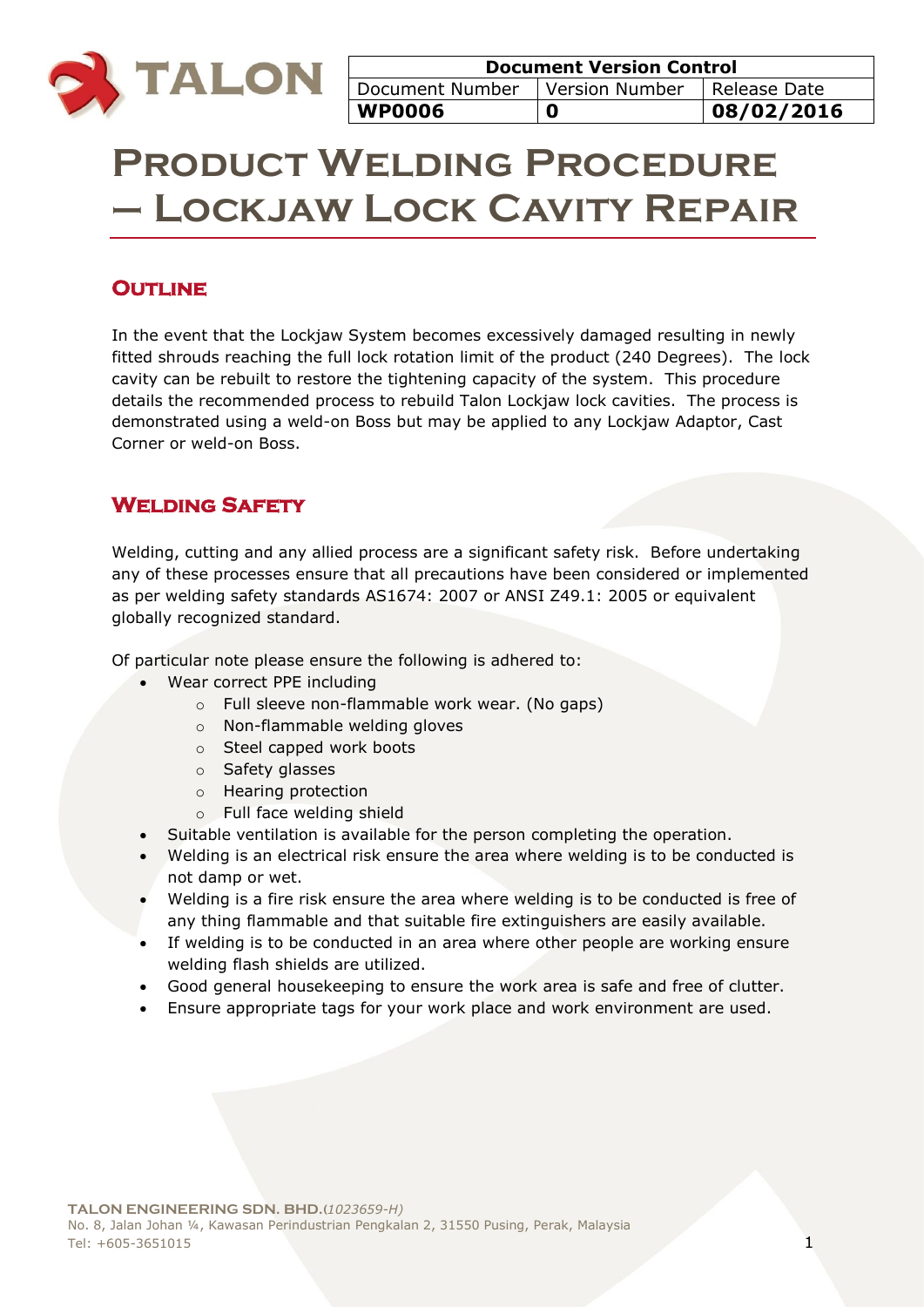

| <b>Document Version Control</b>  |   |              |  |
|----------------------------------|---|--------------|--|
| Document Number   Version Number |   | Release Date |  |
| <b>WP0006</b>                    | O | 08/02/2016   |  |

#### **Recommended Rebuild Process**

1. Remove Shroud or Point and clean the lock cavity area (Shown in Blue)



- 2. Using a die grinder removed any excessively damaged, burred or corroded portions of the lock cavity until sound base metal is exposed.
- 3. Preheat the lock area to 150 Degrees
- 4. Using a high tensile welding electrode (70000 Psi minimum). Rebuild the lock cavity area by applying a shallow weld approximately as shown in the following image.

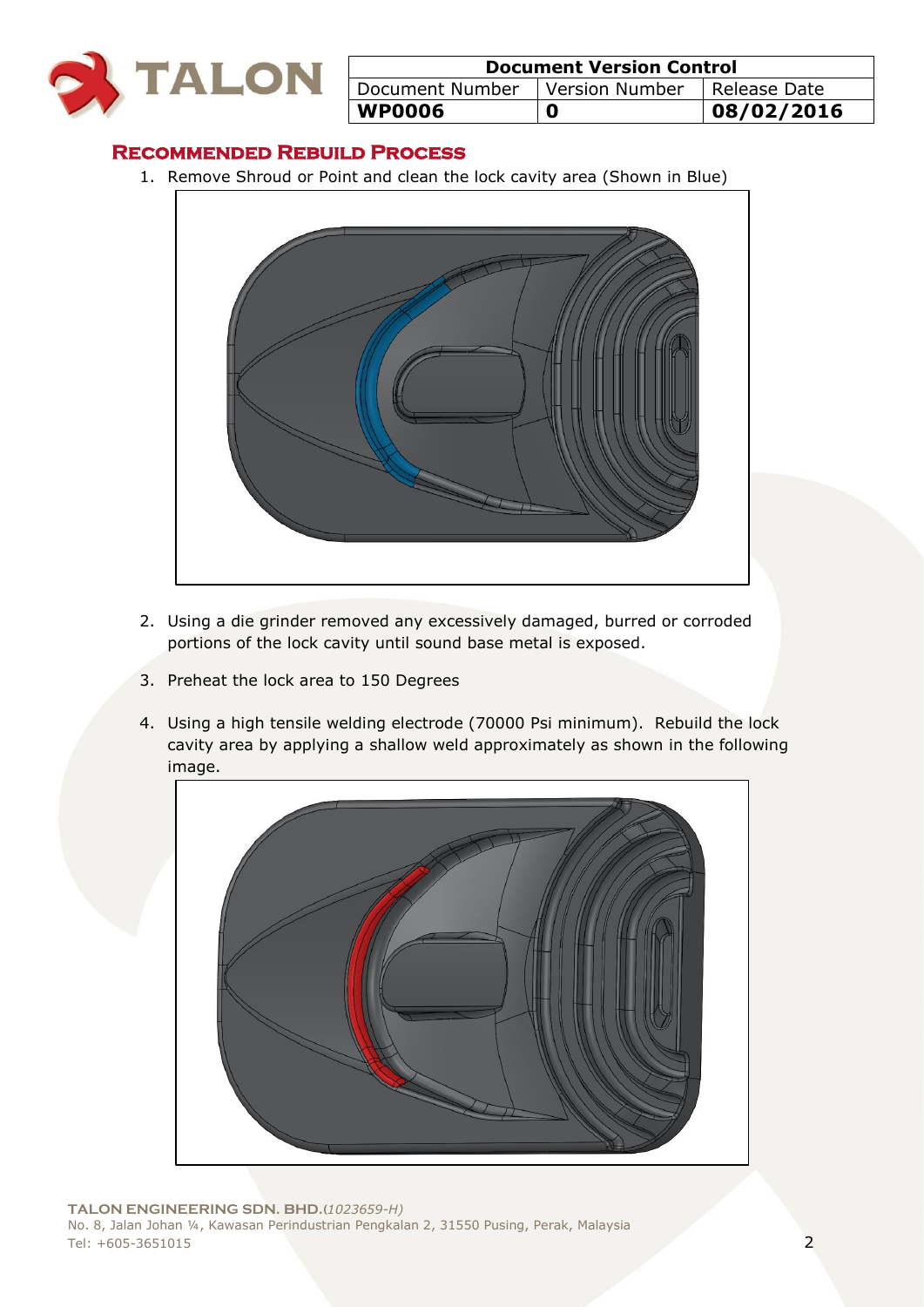

| <b>Document Version Control</b> |                |                |  |
|---------------------------------|----------------|----------------|--|
| Document Number                 | Version Number | I Release Date |  |
| <b>WP0006</b>                   | 0              | 08/02/2016     |  |

5. The lock surface should be built up approximately 2-3 mm



6. Following the welding process using a die grinder smooth and reshape the weld to approximately match the original bearing surface (Shown in Green)